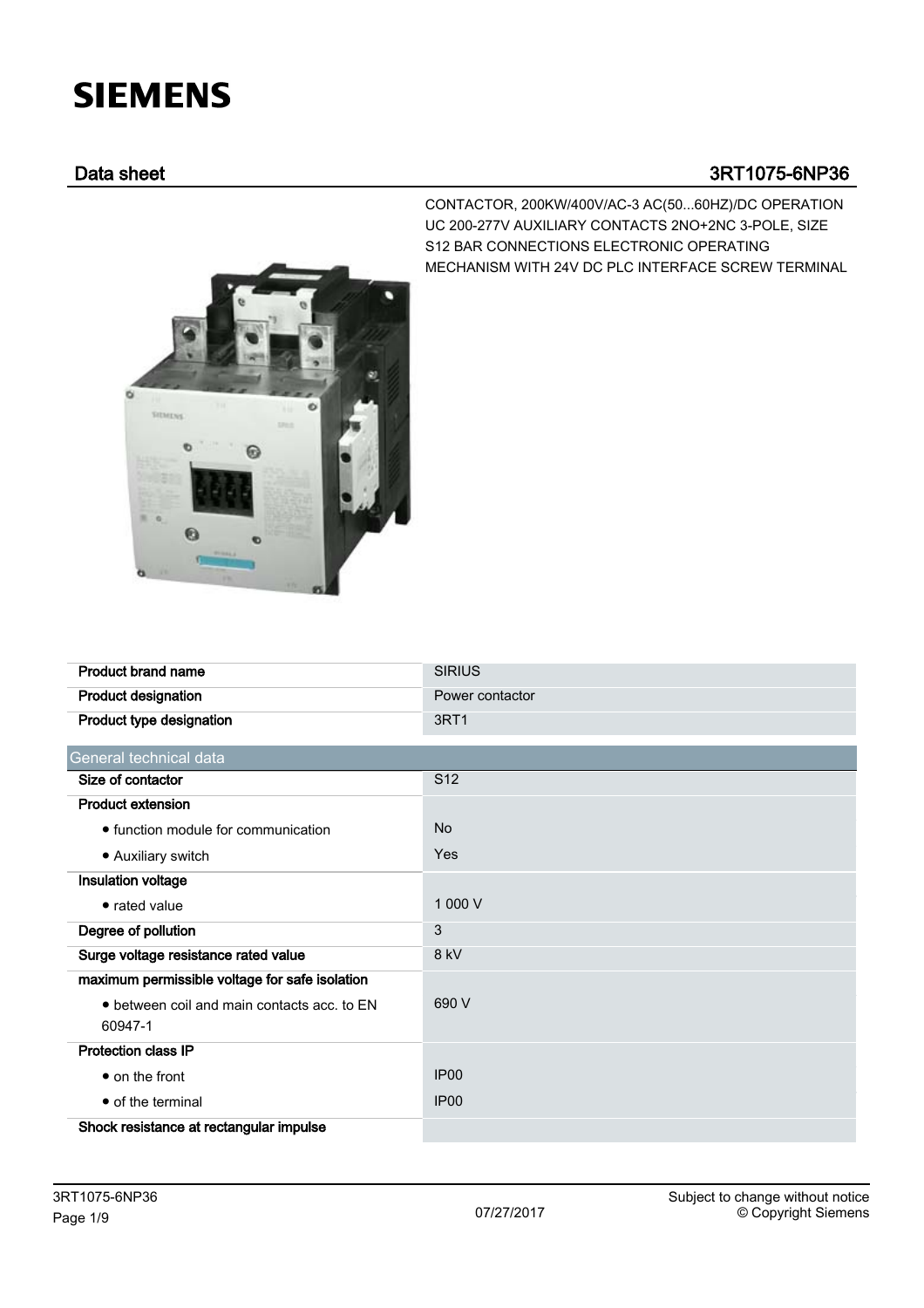| $\bullet$ at AC                                                                         | 8,5g / 5 ms, 4,2g / 10 ms  |  |
|-----------------------------------------------------------------------------------------|----------------------------|--|
| $\bullet$ at DC                                                                         | 8,5g / 5 ms, 4,2g / 10 ms  |  |
| Shock resistance with sine pulse                                                        |                            |  |
| $\bullet$ at AC                                                                         | 13,4g / 5 ms, 6,5g / 10 ms |  |
| $\bullet$ at DC                                                                         | 13,4g / 5 ms, 6,5g / 10 ms |  |
| Mechanical service life (switching cycles)                                              |                            |  |
| • of contactor typical                                                                  | 10 000 000                 |  |
| • of the contactor with added electronics-<br>compatible auxiliary switch block typical | 5 000 000                  |  |
| • of the contactor with added auxiliary switch<br>block typical                         | 10 000 000                 |  |
| <b>Ambient conditions</b>                                                               |                            |  |
| Ambient temperature                                                                     |                            |  |
| · during operation                                                                      | $-25$ +60 °C               |  |
| · during storage                                                                        | $-55$ +80 °C               |  |
| Main circuit                                                                            |                            |  |
| Number of poles for main current circuit                                                | 3                          |  |
| Number of NO contacts for main contacts                                                 | 3                          |  |
| <b>Operating voltage</b>                                                                |                            |  |
| • at AC-3 rated value maximum                                                           | 1 000 V                    |  |
| <b>Operating current</b>                                                                |                            |  |
| $\bullet$ at AC-1 at 400 V                                                              |                            |  |
| - at ambient temperature 40 °C rated value                                              | 430 A                      |  |
| $\bullet$ at AC-1                                                                       |                            |  |
| - up to 690 V at ambient temperature 40 $^{\circ}$ C<br>rated value                     | 430 A                      |  |
| — up to 690 V at ambient temperature 60 $^{\circ}$ C<br>rated value                     | 400 A                      |  |
| — up to 1000 V at ambient temperature 40 $^{\circ}$ C<br>rated value                    | 200 A                      |  |
| - up to 1000 V at ambient temperature 60 $^{\circ}$ C<br>rated value                    | 200 A                      |  |
| • at AC-2 at 400 V rated value                                                          | 400 A                      |  |
| $\bullet$ at AC-3                                                                       |                            |  |
| - at 400 V rated value                                                                  | 400 A                      |  |
| - at 500 V rated value                                                                  | 400 A                      |  |
| - at 690 V rated value                                                                  | 400 A                      |  |
| - at 1000 V rated value                                                                 | 180 A                      |  |
| Connectable conductor cross-section in main circuit                                     |                            |  |
| at AC-1                                                                                 |                            |  |
| • at 60 °C minimum permissible                                                          | $240$ mm <sup>2</sup>      |  |
| • at 40 °C minimum permissible                                                          | 300 mm <sup>2</sup>        |  |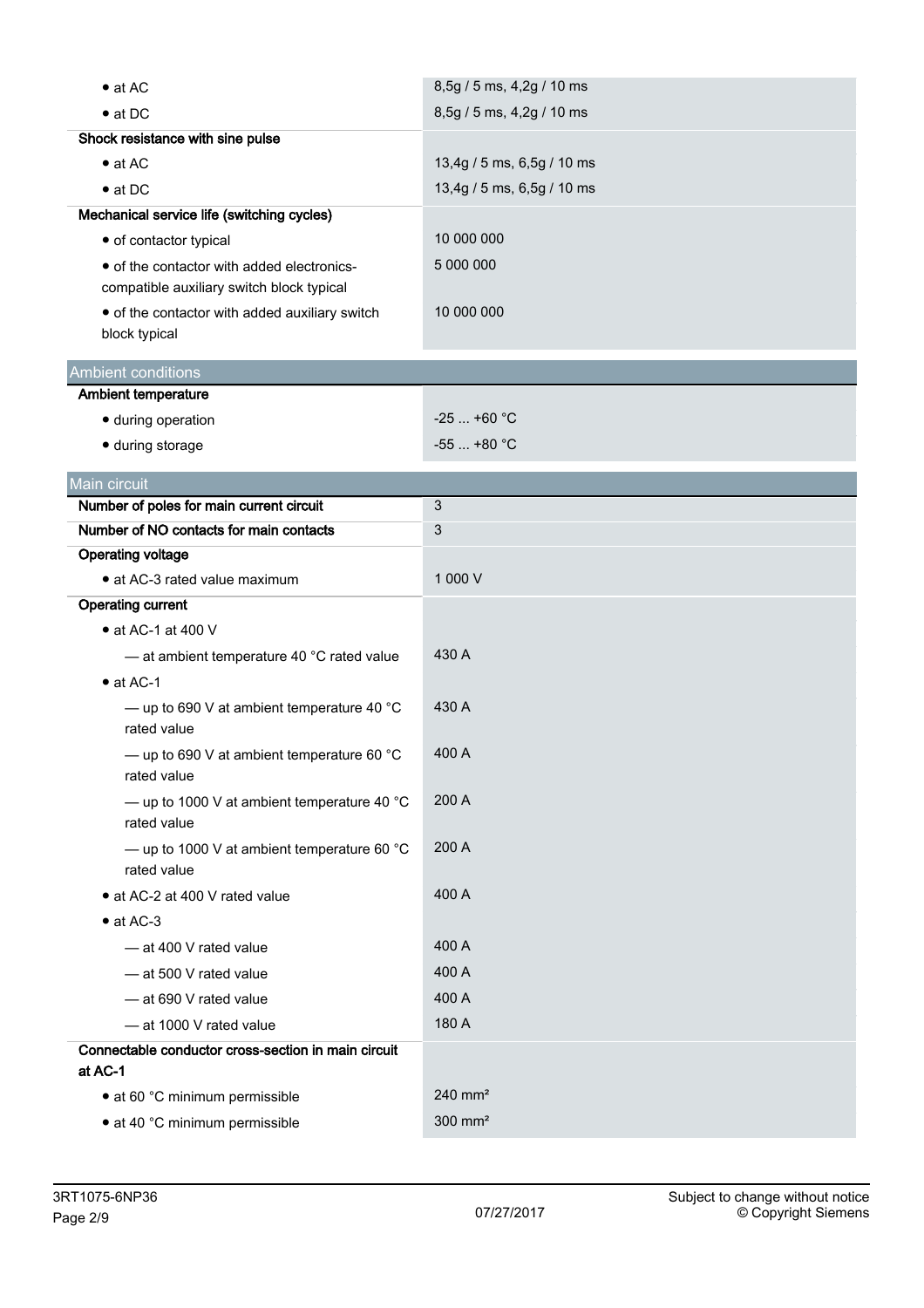| Operating current for approx. 200000 operating   |        |
|--------------------------------------------------|--------|
| cycles at AC-4                                   |        |
| • at 400 V rated value                           | 150 A  |
| • at 690 V rated value                           | 135 A  |
| <b>Operating current</b>                         |        |
| • at 1 current path at DC-1                      |        |
| - at 24 V rated value                            | 400 A  |
| - at 110 V rated value                           | 33 A   |
| - at 220 V rated value                           | 3.8A   |
| - at 440 V rated value                           | 0.9A   |
| -at 600 V rated value                            | 0.6A   |
| • with 2 current paths in series at DC-1         |        |
| - at 24 V rated value                            | 400 A  |
| - at 110 V rated value                           | 400 A  |
| - at 220 V rated value                           | 400 A  |
| - at 440 V rated value                           | 4A     |
| - at 600 V rated value                           | 2A     |
| • with 3 current paths in series at DC-1         |        |
| - at 24 V rated value                            | 400 A  |
| - at 110 V rated value                           | 400 A  |
| - at 220 V rated value                           | 400 A  |
| - at 440 V rated value                           | 11 A   |
| - at 600 V rated value                           | 5.2A   |
| <b>Operating current</b>                         |        |
| • at 1 current path at DC-3 at DC-5              |        |
| -at 24 V rated value                             | 400 A  |
| - at 110 V rated value                           | 3 A    |
| - at 220 V rated value                           | 0.6 A  |
| - at 440 V rated value                           | 0.18A  |
| - at 600 V rated value                           | 0.125A |
| • with 2 current paths in series at DC-3 at DC-5 |        |
| - at 24 V rated value                            | 400 A  |
| - at 110 V rated value                           | 400 A  |
| - at 220 V rated value                           | 2.5A   |
| - at 440 V rated value                           | 0.65A  |
| - at 600 V rated value                           | 0.37A  |
| • with 3 current paths in series at DC-3 at DC-5 |        |
| - at 24 V rated value                            | 400 A  |
| - at 110 V rated value                           | 400 A  |
| - at 220 V rated value                           | 400 A  |
| - at 440 V rated value                           | 1.4A   |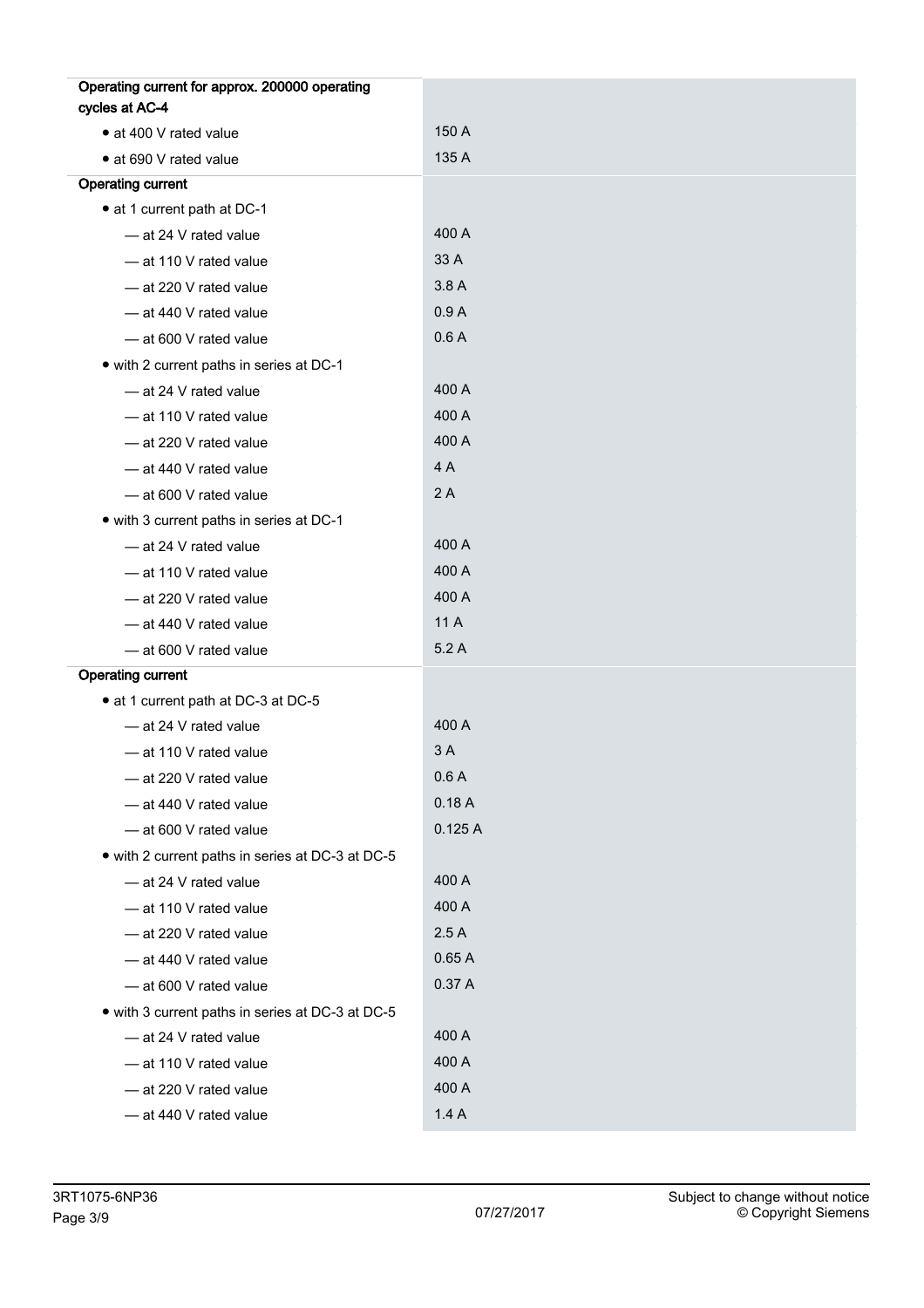| -at 600 V rated value                               | 0.75A      |
|-----------------------------------------------------|------------|
| <b>Operating power</b>                              |            |
| $\bullet$ at AC-1                                   |            |
| $-$ at 230 V at 60 °C rated value                   | 151 kW     |
| - at 400 V rated value                              | 263 kW     |
| $-$ at 400 V at 60 °C rated value                   | 263 kW     |
| -at 690 V rated value                               | 454 kW     |
| - at 690 V at 60 °C rated value                     | 454 kW     |
| $-$ at 1000 V at 60 °C rated value                  | 329 kW     |
| • at AC-2 at 400 V rated value                      | 200 kW     |
| $\bullet$ at AC-3                                   |            |
| — at 230 V rated value                              | 132 kW     |
| - at 400 V rated value                              | 200 kW     |
| -at 500 V rated value                               | 250 kW     |
| -at 690 V rated value                               | 400 kW     |
| - at 1000 V rated value                             | 250 kW     |
| Operating power for approx. 200000 operating cycles |            |
| at AC-4                                             |            |
| • at 400 V rated value                              | 85 kW      |
| • at 690 V rated value                              | 133 kW     |
| Thermal short-time current limited to 10 s          | 3 200 A    |
| Power loss [W] at AC-3 at 400 V for rated value of  | 35 W       |
| the operating current per conductor                 |            |
| No-load switching frequency                         |            |
| $\bullet$ at AC                                     | 2 000 1/h  |
| $\bullet$ at DC                                     | 2 000 1/h  |
| <b>Operating frequency</b>                          |            |
| • at AC-1 maximum                                   | 700 1/h    |
| • at AC-2 maximum                                   | 200 1/h    |
| • at AC-3 maximum                                   | 500 1/h    |
| • at AC-4 maximum                                   | 130 1/h    |
| Control circuit/ Control                            |            |
| Type of voltage of the control supply voltage       | AC/DC      |
| Control supply voltage at AC                        |            |
| • at 50 Hz rated value                              | 200  277 V |
| • at 60 Hz rated value                              | 200  277 V |
| Control supply voltage at DC                        |            |
| • rated value                                       | 200  277 V |
| Operating range factor control supply voltage rated |            |
| value of magnet coil at AC                          |            |
| $\bullet$ at 50 Hz                                  | 0.8 1.1    |
| $\bullet$ at 60 Hz                                  | 0.8 1.1    |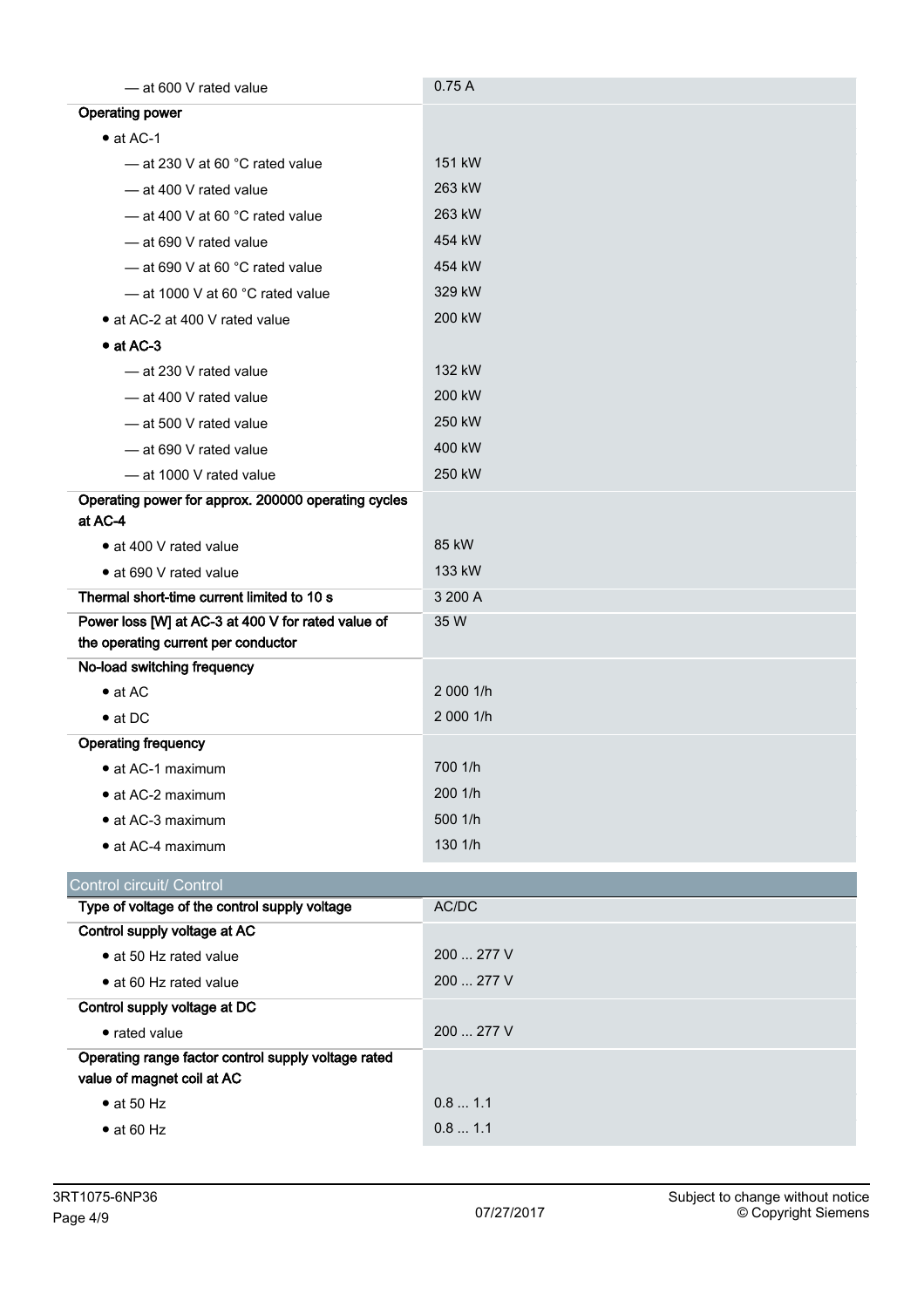| Design of the surge suppressor                        | with varistor  |
|-------------------------------------------------------|----------------|
| Apparent pick-up power of magnet coil at AC           |                |
| $\bullet$ at 50 Hz                                    | 750 V·A        |
| Inductive power factor with closing power of the coil |                |
| $\bullet$ at 50 Hz                                    | 0.8            |
| Apparent holding power of magnet coil at AC           |                |
| $\bullet$ at 50 Hz                                    | 7 V·A          |
| Inductive power factor with the holding power of the  |                |
| coil                                                  |                |
| $\bullet$ at 50 Hz                                    | 0.8            |
| Closing power of magnet coil at DC                    | 800W           |
| Holding power of magnet coil at DC                    | 3.6 W          |
| <b>Closing delay</b>                                  |                |
| $\bullet$ at AC                                       | 60  90 ms      |
| $\bullet$ at DC                                       | 60  90 ms      |
| <b>Opening delay</b>                                  |                |
| $\bullet$ at AC                                       | 80  100 ms     |
| $\bullet$ at DC                                       | 80  100 ms     |
| <b>Arcing time</b>                                    | 10  15 ms      |
| Auxiliary circuit                                     |                |
| Number of NC contacts                                 |                |
| • for auxiliary contacts                              |                |
| - instantaneous contact                               | $\overline{2}$ |
| Number of NO contacts                                 |                |
| • for auxiliary contacts                              |                |
| - instantaneous contact                               | 2              |
| Operating current at AC-12 maximum                    | 10A            |
| Operating current at AC-15                            |                |
| • at 230 V rated value                                | 6 A            |
| • at 400 V rated value                                | 3A             |
| · at 500 V rated value                                | 2A             |
| · at 690 V rated value                                | 1A             |
| <b>Operating current at DC-12</b>                     |                |
| • at 24 V rated value                                 | 10 A           |
| • at 48 V rated value                                 | 6 A            |
| • at 60 V rated value                                 | 6 A            |
| · at 110 V rated value                                | 3A             |
| · at 125 V rated value                                | 2A             |
| · at 220 V rated value                                | 1A             |
| · at 600 V rated value                                | 0.15A          |
| Operating current at DC-13                            |                |
| • at 24 V rated value                                 | 10 A           |
|                                                       |                |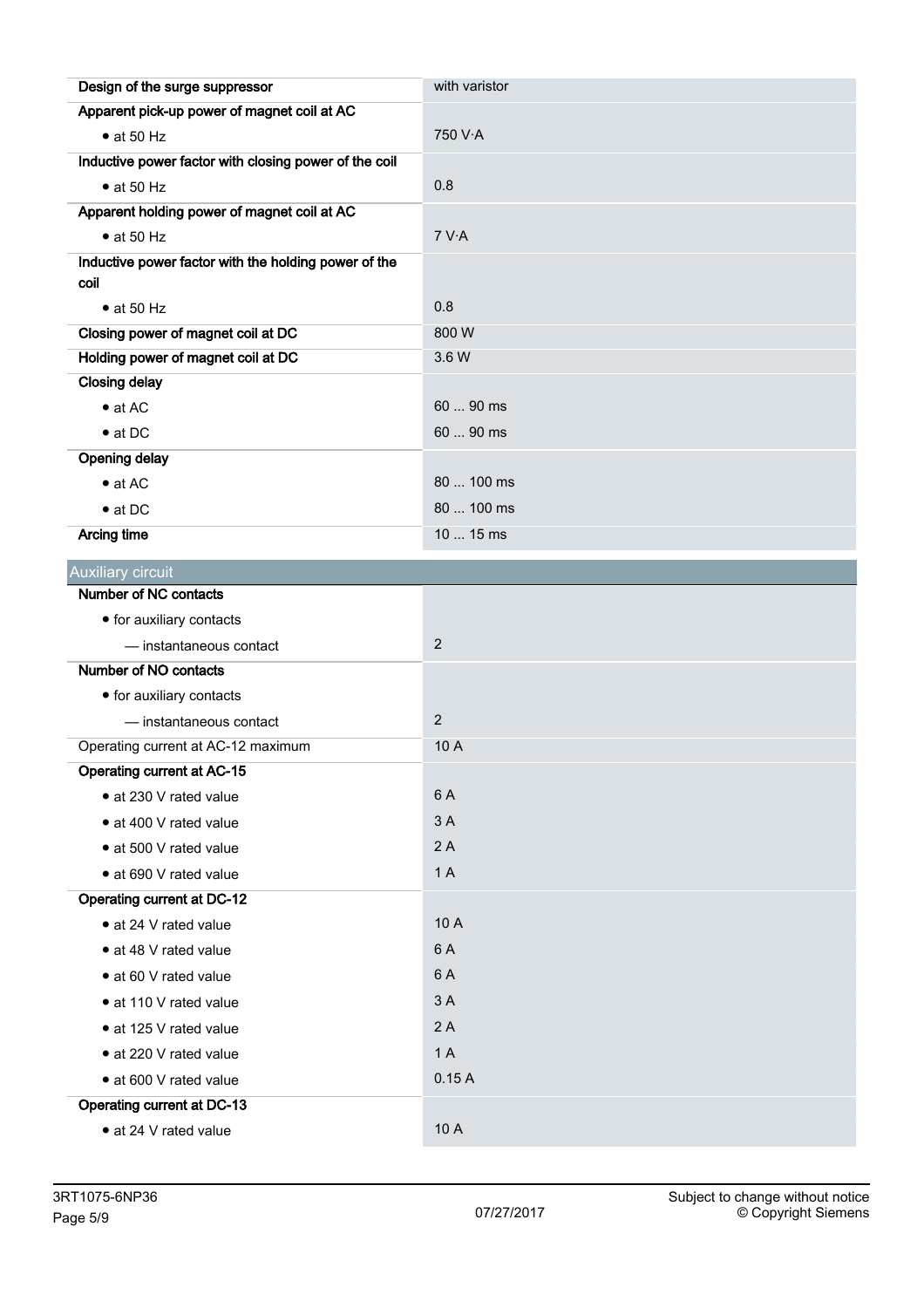| Contact reliability of auxiliary contacts | 1 faulty switching per 100 million (17 V, 1 mA) |
|-------------------------------------------|-------------------------------------------------|
| • at 600 V rated value                    | 0.1A                                            |
| • at 220 V rated value                    | 0.3A                                            |
| • at 125 V rated value                    | 0.9A                                            |
| • at 110 V rated value                    | 1 A                                             |
| • at 60 V rated value                     | 2A                                              |
| • at 48 V rated value                     | 2A                                              |
|                                           |                                                 |

| UL/CSA ratings                                       |             |
|------------------------------------------------------|-------------|
| Full-load current (FLA) for three-phase AC motor     |             |
| • at 480 V rated value                               | 361 A       |
| • at 600 V rated value                               | 382 A       |
| Yielded mechanical performance [hp]                  |             |
| • for three-phase AC motor                           |             |
| $-$ at 200/208 V rated value                         | $125$ hp    |
| $-$ at 220/230 V rated value                         | $150$ hp    |
| $-$ at 460/480 V rated value                         | 300 hp      |
| $-$ at 575/600 V rated value                         | 400 hp      |
| Contact rating of auxiliary contacts according to UL | A600 / Q600 |

| Short-circuit protection, |  |
|---------------------------|--|
| Design of the fuse link   |  |

| • for short-circuit protection of the main circuit     |                  |
|--------------------------------------------------------|------------------|
| - with type of coordination 1 required                 | Fuse $gG: 630 A$ |
| - with type of assignment 2 required                   | Fuse $qG: 500 A$ |
| • for short-circuit protection of the auxiliary switch | fuse $gG: 10 A$  |
| required                                               |                  |

| Installation/ mounting/ dimensions |                                                                |  |  |
|------------------------------------|----------------------------------------------------------------|--|--|
| <b>Mounting position</b>           | +/-180° rotation possible on vertical mounting surface; can be |  |  |
|                                    | tilted forward and backward by +/- 22.5° on vertical mounting  |  |  |
|                                    | surface                                                        |  |  |
| Mounting type                      | screw fixing                                                   |  |  |
| • Side-by-side mounting            | <b>Yes</b>                                                     |  |  |
| Height                             | 214 mm                                                         |  |  |
| Width                              | 160 mm                                                         |  |  |
| Depth                              | 225 mm                                                         |  |  |
| Required spacing                   |                                                                |  |  |
| • for grounded parts               |                                                                |  |  |
| — at the side                      | $10 \text{ mm}$                                                |  |  |

## Connections/Terminals

| Type of electrical connection               |                      |
|---------------------------------------------|----------------------|
| • for main current circuit                  | screw-type terminals |
| • for auxiliary and control current circuit | screw-type terminals |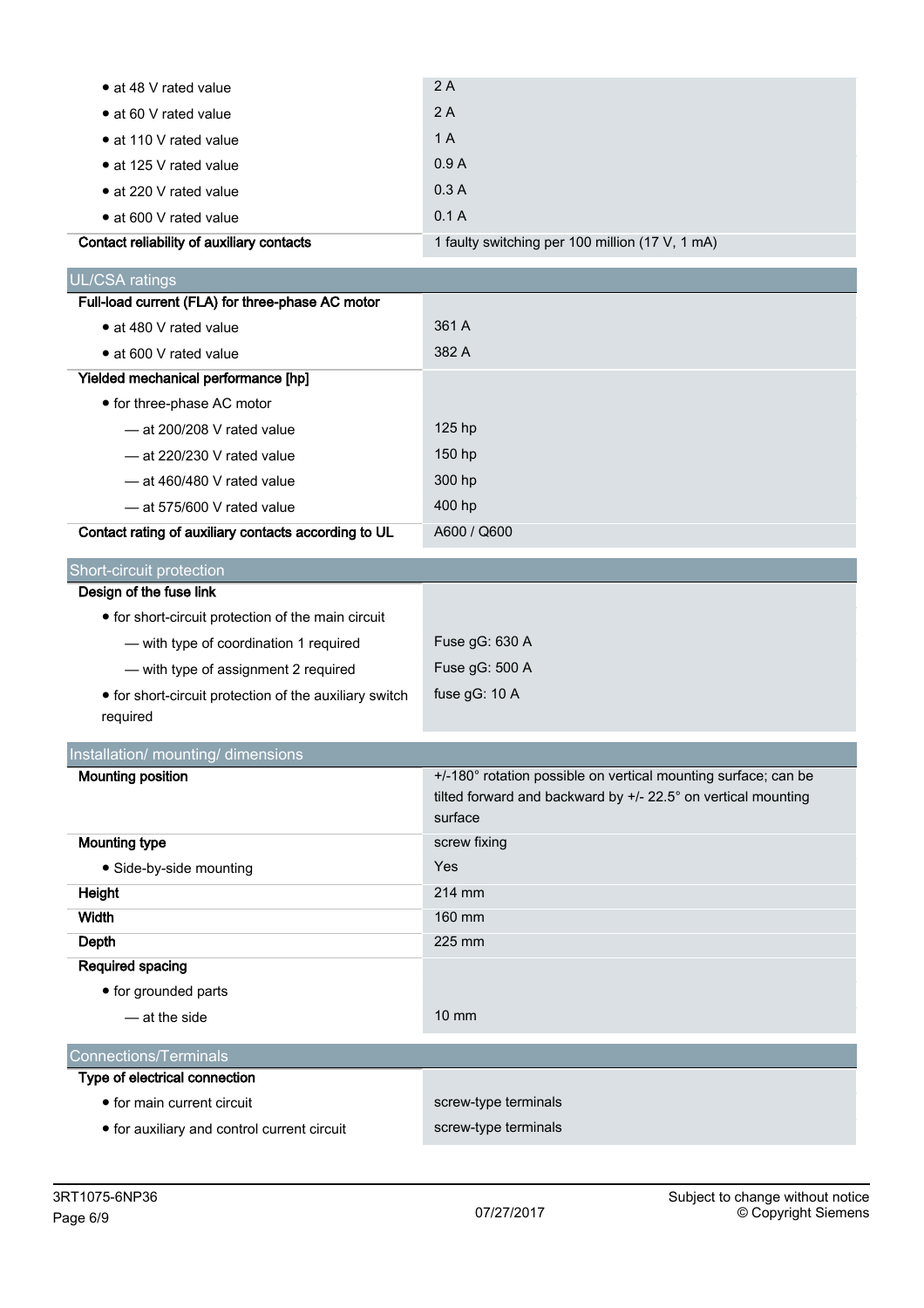| Type of connectable conductor cross-sections |                                                               |                      |                                                                                                     |                                                    |                                               |  |
|----------------------------------------------|---------------------------------------------------------------|----------------------|-----------------------------------------------------------------------------------------------------|----------------------------------------------------|-----------------------------------------------|--|
| • at AWG conductors for main contacts        |                                                               |                      | 2/0  500 kcmil                                                                                      |                                                    |                                               |  |
| Type of connectable conductor cross-sections |                                                               |                      |                                                                                                     |                                                    |                                               |  |
| • for auxiliary contacts                     |                                                               |                      |                                                                                                     |                                                    |                                               |  |
| $-$ solid                                    |                                                               |                      | 2x (0.5  1.5 mm <sup>2</sup> ), 2x (0.75  2.5 mm <sup>2</sup> ), max. 2x (0.75  4 mm <sup>2</sup> ) |                                                    |                                               |  |
|                                              | - single or multi-stranded                                    |                      | 2x (0,5  1,5 mm <sup>2</sup> ), 2x (0,75  2,5 mm <sup>2</sup> ), max. 2x (0,75  4 mm <sup>2</sup> ) |                                                    |                                               |  |
|                                              | - finely stranded with core end processing                    |                      | 2x (0.5  1.5 mm <sup>2</sup> ), 2x (0.75  2.5 mm <sup>2</sup> )                                     |                                                    |                                               |  |
|                                              | • at AWG conductors for auxiliary contacts                    |                      |                                                                                                     | 2x (20  16), 2x (18  14), 1x 12                    |                                               |  |
| Safety related data                          |                                                               |                      |                                                                                                     |                                                    |                                               |  |
| <b>Product function</b>                      |                                                               |                      |                                                                                                     |                                                    |                                               |  |
|                                              | • Mirror contact acc. to IEC 60947-4-1                        |                      | Yes                                                                                                 |                                                    |                                               |  |
| 1                                            | · positively driven operation acc. to IEC 60947-5-            |                      | <b>No</b>                                                                                           |                                                    |                                               |  |
| Protection against electrical shock          |                                                               |                      | finger-safe when touched vertically from front acc. to IEC 60529                                    |                                                    |                                               |  |
| Certificates/approvals                       |                                                               |                      |                                                                                                     |                                                    |                                               |  |
| <b>General Product Approval</b>              |                                                               |                      |                                                                                                     | <b>Functional</b><br>Safety/Safety<br>of Machinery | <b>Declaration of</b><br>Conformity           |  |
| CCC                                          |                                                               |                      | FAT                                                                                                 | <b>Type Examination</b><br>Certificate             | EG-Konf.                                      |  |
| <b>Test Certificates</b>                     |                                                               | Marine / Shipping    |                                                                                                     |                                                    |                                               |  |
| <b>Special Test</b><br>Certificate           | <b>Type Test</b><br><b>Certificates/Test</b><br><b>Report</b> | ABS                  | <b>RMRS</b>                                                                                         | <b>DNV</b>                                         | <b>QROVED</b><br><b>DNV·G</b><br>DNVGL.COM/AF |  |
| other                                        |                                                               |                      |                                                                                                     |                                                    |                                               |  |
| Environmental<br>Confirmations               | Confirmation                                                  | <b>Miscellaneous</b> |                                                                                                     |                                                    |                                               |  |
|                                              |                                                               |                      |                                                                                                     |                                                    |                                               |  |

#### Further information

Information- and Downloadcenter (Catalogs, Brochures,…) <http://www.siemens.com/industrial-controls/catalogs>

#### Industry Mall (Online ordering system)

<https://mall.industry.siemens.com/mall/en/en/Catalog/product?mlfb=3RT1075-6NP36>

#### Cax online generator

<http://support.automation.siemens.com/WW/CAXorder/default.aspx?lang=en&mlfb=3RT1075-6NP36>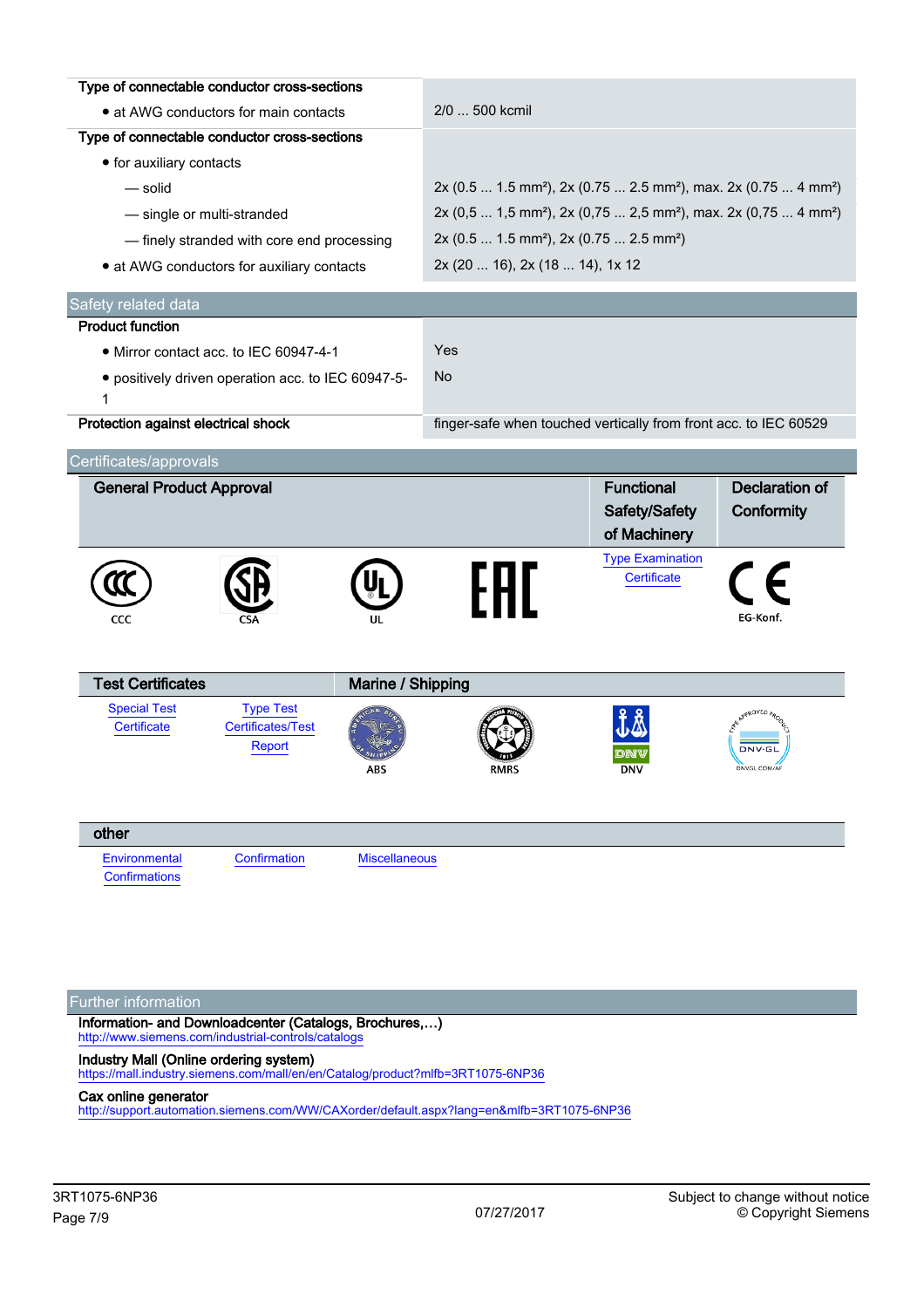#### Service&Support (Manuals, Certificates, Characteristics, FAQs,...)

<https://support.industry.siemens.com/cs/ww/en/ps/3RT1075-6NP36>

Image database (product images, 2D dimension drawings, 3D models, device circuit diagrams, EPLAN macros, ...) [http://www.automation.siemens.com/bilddb/cax\\_de.aspx?mlfb=3RT1075-6NP36&lang=en](http://www.automation.siemens.com/bilddb/cax_de.aspx?mlfb=3RT1075-6NP36&lang=en)